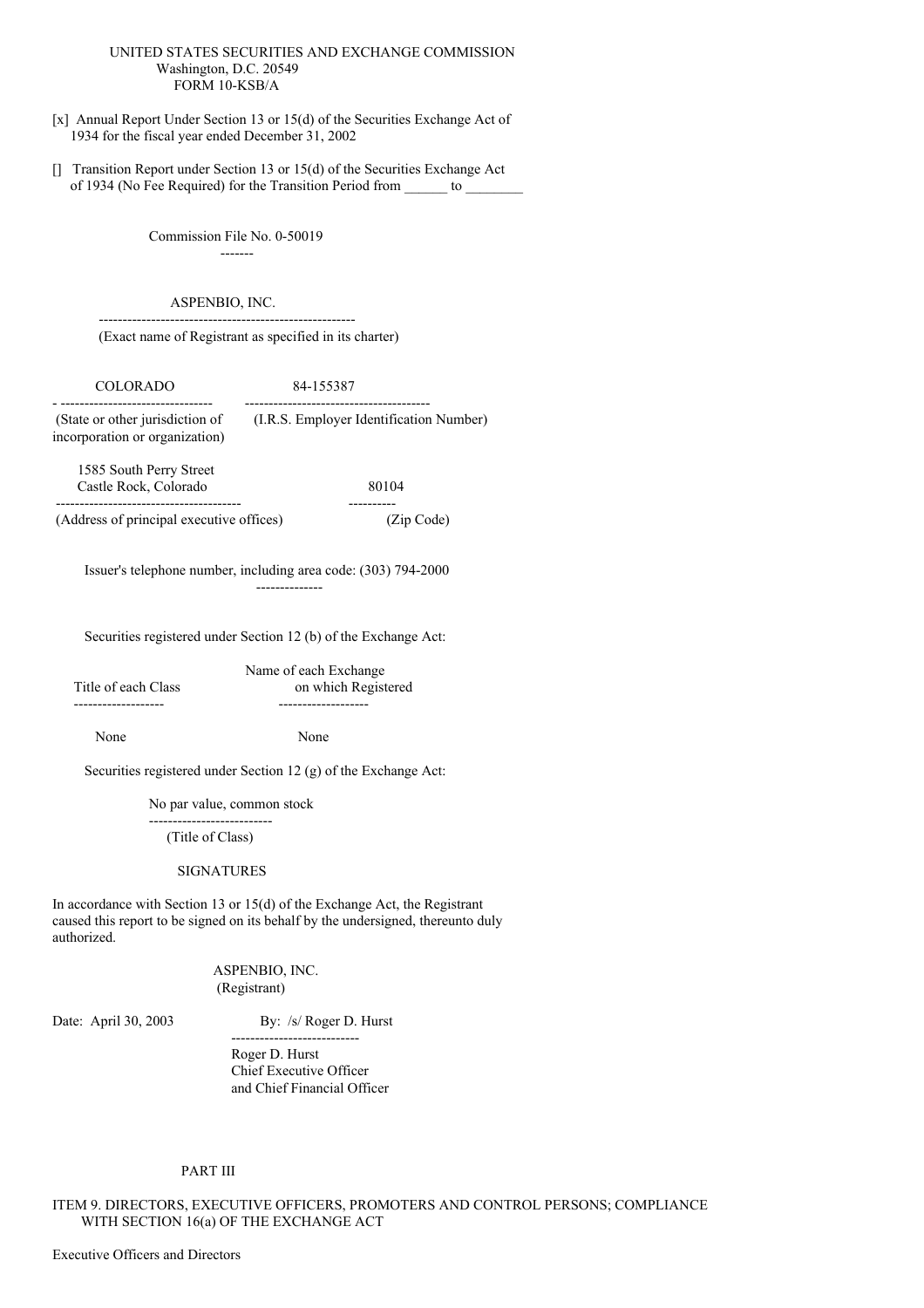The following table lists members of our Board of Directors and our executive officers with the position held by each and their ages as of March 31, 2003. Directors may hold office until removed by resolution of our shareholders, or their resignation or death. Each executive officer's term of office continues until the first meeting of the Board of Directors following the annual meeting of shareholders and until the election and qualification of his successor. All officers serve at the discretion of the Board of Directors.

| Name                  | Age | Position                                                          |
|-----------------------|-----|-------------------------------------------------------------------|
|                       |     |                                                                   |
|                       |     | Roger D. Hurst 52 President, Chief Executive Officer and Director |
|                       |     | Gregory Pusey 50 Secretary and Director                           |
| Gail S. Schoettler 59 |     | Director                                                          |

Roger D. Hurst, the founder of AspenBio, has served as President and Chief Executive Officer, and as a director, since our formation in July 2000. From 1988 to the sale of the antigen business from Vitro Diagnostics, Inc. to AspenBio, Mr. Hurst served as the President and Chief Executive Officer of the Vitro Diagnostics. Mr. Hurst retains approximately 13% of the outstanding common stock of Vitro. Mr. Hurst currently devotes his full business time to the Company and is not involved in the management of Vitro Diagnostics. Mr. Hurst holds a bachelor's degree from Nebraska Wesleyan University.

Gregory Pusey is the President of Advanced Nutraceuticals, Inc., a publicly-held company engaged in manufacturing and marketing of pharmaceutical products and nutritional supplements. Mr. Pusey has been associated with Advanced Nutraceuticals, Inc. and its predecessors since 1997. Since 1988, Mr. Pusey has been the President and a director of Cambridge Holdings, Ltd., a publicly-held real estate development firm. He has also served as President of Livingston Capital, Ltd. since 1987 and President and the General Partner of Graystone Capital, Ltd. from 1987 to 1999, both venture capital firms. Mr. Pusey holds a B.S. degree in finance from Boston College. Mr. Pusey became a director of AspenBio in February 2002.

Gail S. Schoettler served as a U.S. Ambassador from 1999 to 2000, Colorado Lt. Governor from 1995 to 1999, and Colorado State Treasurer from 1987 to 1995. She was a trustee of the Public Employees Retirement Association, Colorado's \$27 billion pension fund, for eight years. Ambassador Schoettler was a founder and director of two banks and currently helps manage her family's ranching, vineyard and real estate businesses. She speaks internationally on politics and business and writes a column for The Denver Post. She is a trustee of several non-profit organizations and the recipient of the French Chevalier of the Legion of Honor, France's highest civilian award. Ambassador Schoettler is also a director of CancerVax and Fischer Imaging Corp. She earned her BA with honors in economics from Stanford University and her MA and PhD in history from the University of California at Santa Barbara. Ambassador Schoettler became a director of AspenBio in August 2001.

2

Biographies of the following employees are included in this report as they are key personnel of our company.

Dr. Mark Colgin, age 34, joined AspenBio in 2000 as our Director of Recombinant Technology. He held post-doctoral positions at Colorado State University from 1996 to 2000 where he was a National Institutes of Health post-doctoral fellow. His area of post-doctoral research included gene expression, neurvirology and gene delivery. Dr. Colgin is responsible for the development of our molecular biology and cell culture products. He holds a bachelor's degree in biochemistry and a Ph.D in molecular biology from the University of Wyoming.

Cathy Landmann, age 49, has served as our Director of Laboratory Operations since our purchase of assets from Vitro Diagnostics in 2000. She worked at Vitro Diagnostics from 1992 until the sale and developed quality control protocols to aid in the development of the antigen product line. At AspenBio, she is responsible for quality control analysis of our products, management of our laboratory staff and quality assurance of the production facility. Ms. Landmann holds a B.S. degree in medical technology from the University of Florida.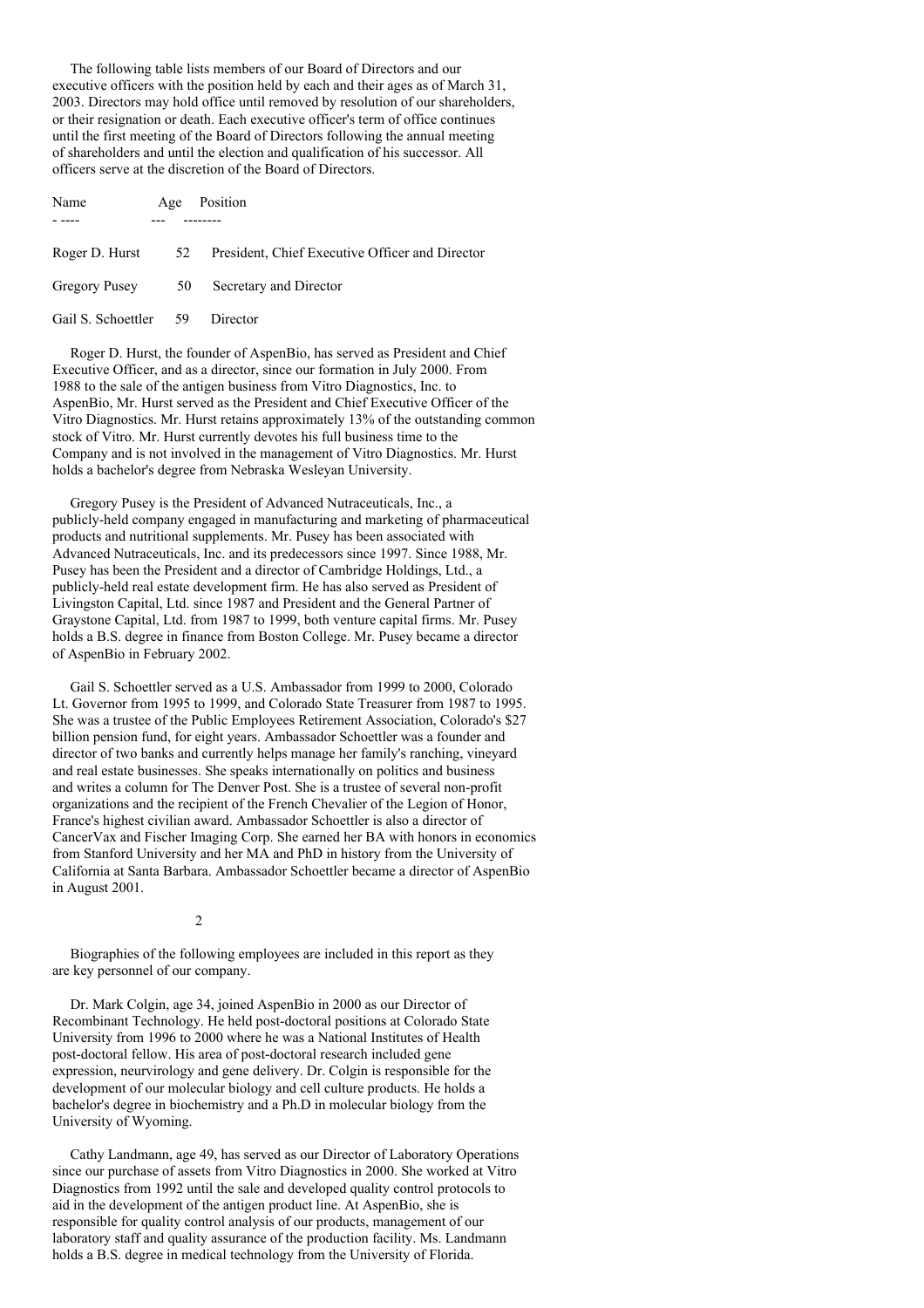Diane Newman, age 31, is our Senior Production Scientist. She joined Vitro Diagnostics in 1996 and served there until she joined the Company when Vitro Diagnostics sold the antigen business to AspenBio. Ms. Newman has been instrumental in developing methods and processes for protein purification. Ms. Newman is our production manager and also works on new product development. She holds a bachelor's degree in biotechnology from the University of Nebraska in Omaha.

## Director Compensation

Our directors do not currently receive any cash compensation from us for their services as members of the Board of Directors. In August 2001, we issued options to each of Bruce F. Deal, a former director of the Company, and Gail S. Schoettler, to purchase 100,000 shares of our common stock at \$1.00 per share during a five-year period.

## Compliance with Section 16(a) of the Exchange Act

Based solely on the Company's review of copies of Section 16(a) reports filed by officers, directors and greater than 10% shareholders with the Securities and Exchange Commission, which have been received by the Company and written representations from these persons that no other reports were required for those persons, the Company believes that all filing requirements applicable to those persons were complied with for the fiscal year ended December 31, 2002.

3

# ITEM 10. EXECUTIVE COMPENSATION

# Executive Compensation

The following table shows, for the years 2000, 2001 and 2002, the compensation paid to the Chief Executive Officer and to each executive officer whose salary and bonuses for their services in all capacities in 2001, exceeded \$100,000. During the year 2000, the compensation was received by these persons from AspenBio from August through December and from Vitro Diagnostics from January through July.

### <TABLE>

# SUMMARY COMPENSATION TABLE

<CAPTION>

| Annual Compensation        |                                            |               |                     |            | Awards        |                     | Payouts             |                     |         |
|----------------------------|--------------------------------------------|---------------|---------------------|------------|---------------|---------------------|---------------------|---------------------|---------|
|                            |                                            |               |                     |            |               |                     |                     |                     |         |
|                            |                                            |               | Other Annual        | Restricted |               | <b>LTIP</b>         |                     | All Other           |         |
| Name and                   | Fiscal                                     | Salary        |                     | Compen-    | Stock         | Options             |                     | Payouts             | Compen- |
| <b>Principal Position</b>  | Year                                       | (\$)          | Bonus               | sation     | $Awards(\$))$ |                     | $^{(+)}$<br>(S)     | sation $(S)$        |         |
|                            |                                            |               |                     |            |               |                     |                     |                     |         |
|                            |                                            |               |                     |            |               |                     |                     |                     |         |
| $<\leq$                    | $\langle C \rangle$<br>$\langle C \rangle$ |               | $\langle C \rangle$ | <<>        | <<>           | $\langle C \rangle$ | $\langle C \rangle$ | $\langle C \rangle$ |         |
| Roger D. Hurst             |                                            | 2002 72000    |                     | $-0-$      | $-0-$         | $-0-$               | $-0-$               | -0-                 |         |
| President, Chief Executive |                                            | 2001<br>64800 |                     | $-0-$      | $-0-$         | $-0-$               | $-0-$               | $-0-$               |         |
| Officer, Secretary and     | 2000                                       | 57700         |                     | $-0-$      | -0-           | $-0-$               | $-0-$               | $-()$               |         |
| Director                   |                                            |               |                     |            |               |                     |                     |                     |         |
| $<$ TABLE>                 |                                            |               |                     |            |               |                     |                     |                     |         |

No stock option grant table or year-end option table is included in this report because none of our executive officers holds any options to purchase our common stock.

### 2002 Stock Incentive Plan

In April 2002, we adopted our 2002 Stock Incentive Plan. The purpose of the plan is to promote our interests and the interests of our shareholders by providing participants a significant stake in our performance and providing an opportunity for the participants to increase their holdings of our common stock. The plan is administered by the Option Committee, which consists of the Board or a committee of the Board, as the Board may from time to time designate, composed of not less than two members of the Board, each of whom shall be a director who is not employed by us. The Option Committee has the authority to select employees and consultants (which may include directors) to receive awards, to determine the number of shares of common stock covered by awards and to set the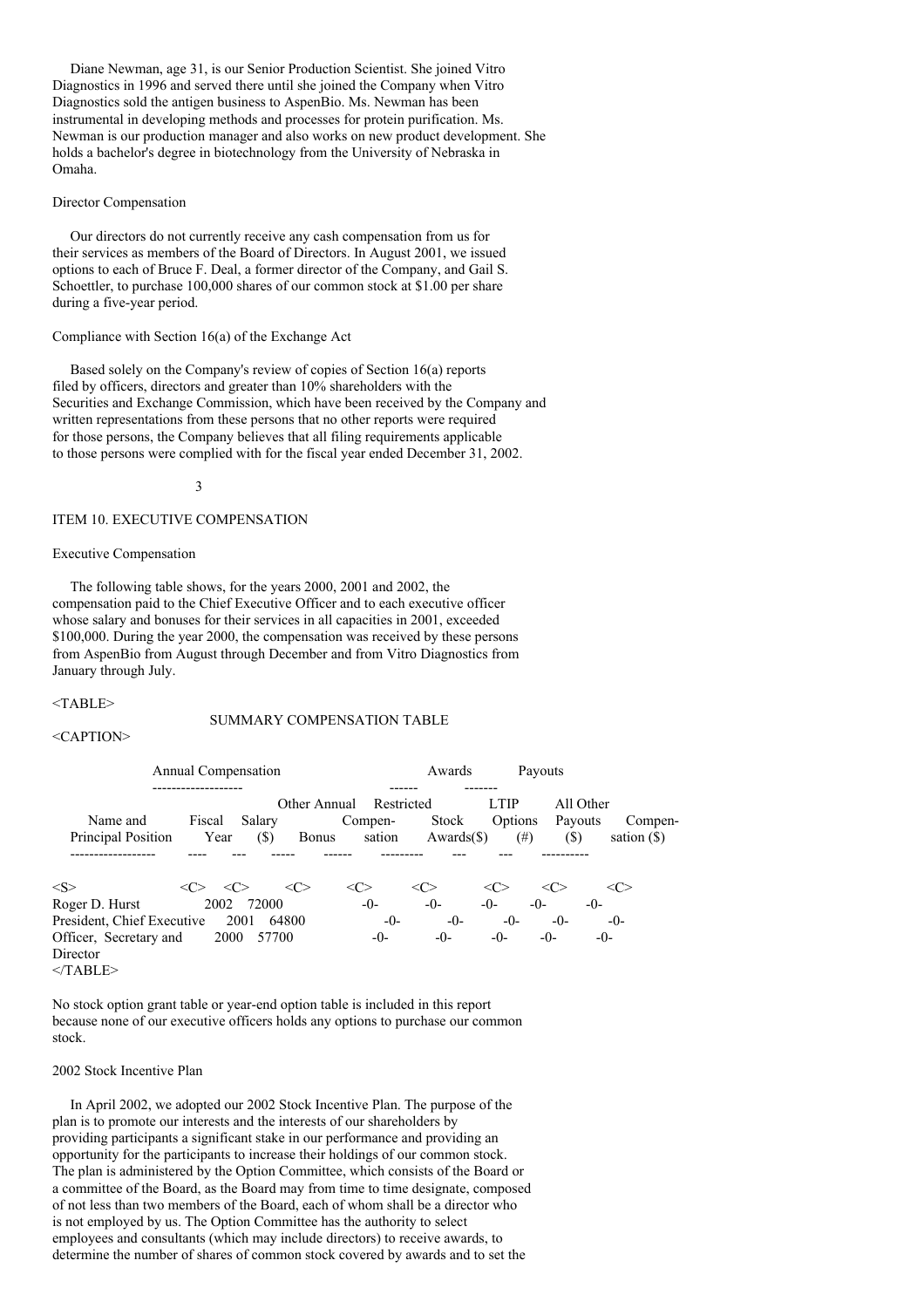terms and conditions of awards. The plan authorizes the grant of options to purchase up to 900,000 shares of our common stock. We currently have outstanding options to purchase 50,000 shares. The options are exercisable in annual installments of one third each at \$1.25 per share for a term of ten years. In addition to stock options, we may also offer a participant a right to purchase shares of common stock subject to such restrictions and conditions as the Option Committee may determine at the time of grant. Such conditions may include continued services to us or the achievement of specified performance goals or objectives. No common stock has been issued pursuant to the plan.

4

# ITEM 11. SECURITY OWNERSHIP OF CERTAIN BENEFICIAL OWNERS AND MANAGEMENT AND RELATED STOCKHOLDER MATTERS

The following table shows information as of March 31, 2003, concerning the beneficial ownership of AspenBio common stock by each of AspenBio's directors, each executive officer of AspenBio listed in the Summary Compensation Table, and all directors and executive officers of AspenBio as a group and each other person known by AspenBio to be the beneficial owner of more than 5% of AspenBio's common stock.

The ownership percentages listed on the table are based on 9,300,000 shares of AspenBio common stock outstanding as of March 31, 2003. Beneficial ownership is determined in accordance with the rules of the Securities and Exchange Commission. A person generally is deemed to be the beneficial owner of shares over which he has either voting or investment power. Shares underlying options that are currently exercisable, or that will become exercisable within 60 days, are deemed to be beneficially owned by the person holding the options, and are deemed to be outstanding for the purpose of computing the beneficial ownership percentage of that person, but are not considered to be outstanding for the purpose of computing the ownership percentage of any other person.

Except as otherwise noted, the persons in the group identified in the table have sole voting and sole investment power with respect to all the shares of AspenBio common stock shown as beneficially owned by them.

| Name and Address                                                              | Number of Shares | Percent                  |  |
|-------------------------------------------------------------------------------|------------------|--------------------------|--|
| Cambridge Holdings, Ltd. (1)<br>106 S. University, No. 14<br>Denver, CO 80209 | 933,704          | 9.6%                     |  |
| Mark Colgin<br>1585 South Perry Street<br>Castle Rock, Colorado 80104         | 514,000          | 5.5%                     |  |
| Roger D. Hurst<br>1585 South Perry Street<br>Castle Rock, Colorado 80104      | 4,246,757        | 45.7%                    |  |
| Cathy Landmann (2)<br>1585 South Perry Street<br>Castle Rock, Colorado 80104  | 1,085,060        | 11.7%                    |  |
| Diane Newman<br>1585 South Perry Street<br>Castle Rock, Colorado 80104        | 514,000          | $5.5\%$                  |  |
| 5                                                                             |                  |                          |  |
| Name and Address<br>--------------                                            |                  | Number of Shares Percent |  |
| Gregory Pusey(3)<br>106 S. University, No. 14<br>Denver, CO 80209             | 1,062,061 10.7%  |                          |  |
| Kilyn Roth<br>1585 South Perry Street<br>Castle Rock, Colorado 80104          | 514,000          | 5.5%                     |  |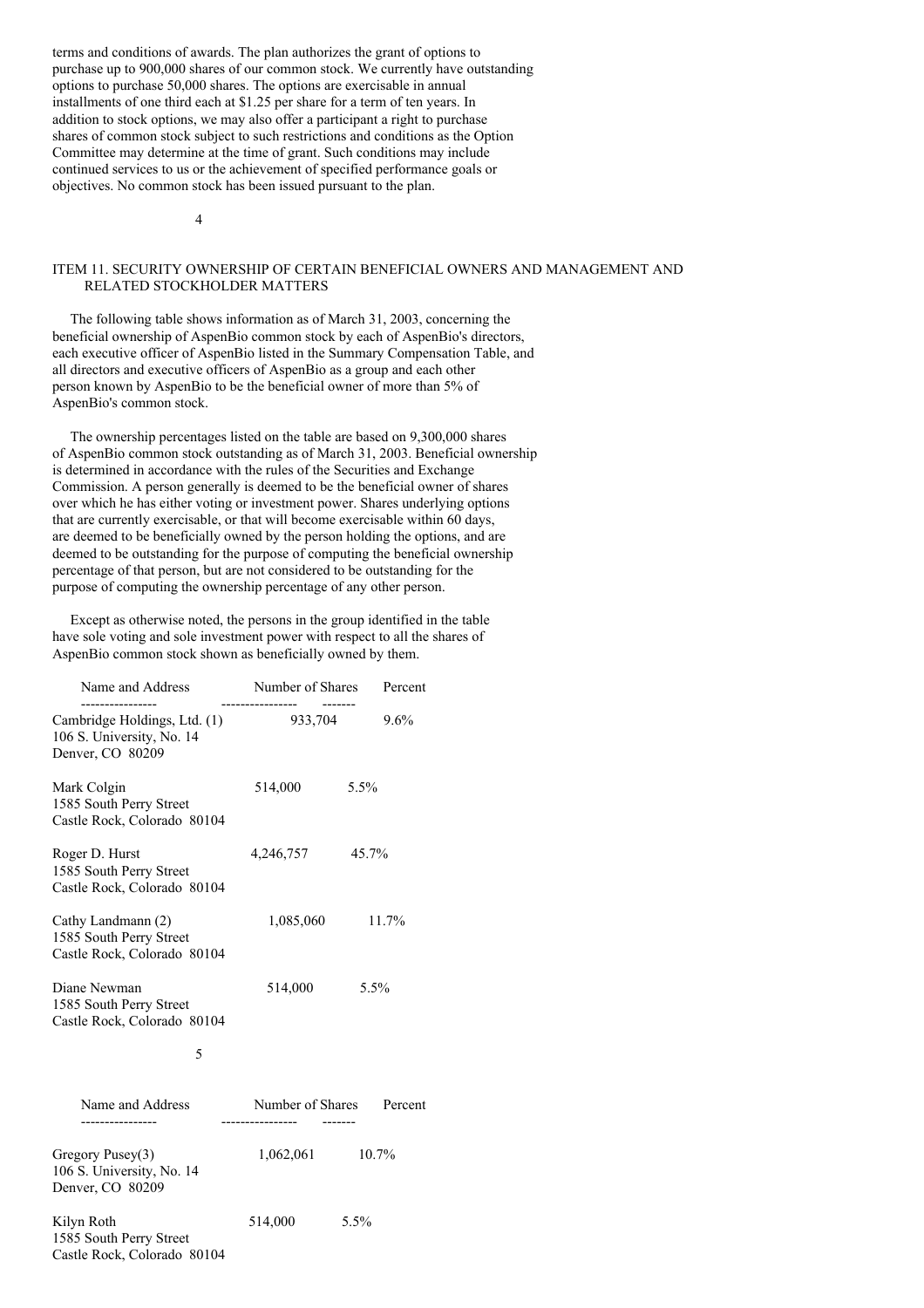All Officers and Directors as a Group  $5,423,818$   $54.9\%$ (3 persons)

(1) Includes warrants to purchase 430,000 shares.

- (2) Includes 542,530 shares held in a trust (the MCL Trust) in which Ms. Landmann and her husband are the beneficial owners.
- (3) Includes 85,802 shares held by his wife and their children. Mr. Pusey disclaims beneficial ownership of these shares. Also includes warrants to purchase 150,000 shares held by Mr. Pusey and 503,704 shares and warrants to purchase 430,000 shares held by Cambridge. Mr. Pusey is President, a director and principal shareholder of Cambridge.

(4) Includes options to purchase 100,000 shares.

# ITEM 12. CERTAIN RELATIONSHPS AND RELATED TRANSACTIONS

We were organized in July 2000 to purchase the antigen business from Vitro Diagnostics, Inc. The initial capital to complete this purchase and for the startup for our operations was provided primarily by our President and principal shareholder, Roger D. Hurst. Mr. Hurst received 4,861,737 shares of our common stock in consideration of a cash contribution of \$470,000. Mr. Hurst received a promissory note for the \$400,000 loaned by him to us. On April 1, 2002, we made an Amended and Restated Promissory Note to Mr. Hurst in the amount of \$267,501, payable with interest of 8% per annum, in installments, with all amounts due on April 30, 2005. We may prepay the note at any time without penalty. Mr. Hurst is the holder of approximately 13% of the outstanding common stock of Vitro Diagnostics, but has no involvement in the management of Vitro Diagnostics.

Prior to August 1, 2001, we operated as an S Corporation and our shareholders were taxed on their proportionate share of our taxable income. We made a distribution in connection with our S Corporation status to all of our shareholders. We agreed with Roger Hurst not to pay Mr. Hurst his \$29,755 distribution and we have made a promissory note to him on April 1, 2002 in that amount which is payable, with interest at 8% per annum, on April 30, 2005. We may prepay the note at any time without penalty.

#### 6

To accommodate our growth, we purchased land in Castle Rock, Colorado, in 2002 and constructed our new facility which opened in 2003. In order to facilitate the purchase, Mr. Hurst has loaned to us \$625,000 and we have made a promissory note to Mr. Hurst in that amount which is payable, with interest at 8% per annum on May 5, 2004. We may prepay the note at any time without penalty.

In connection with our land puchase and facility construction, we borrowed \$3,250,000 from a bank which bank also required that we obtain an additional \$350,000 to be pledged to the bank and a guaranty of \$200,000 of the loan amount. Cambridge provided the Guaranty and we issued a note in that amount to Cambridge and a three year warrant to purchase 100,000 shares of our common stock at \$1.50 per share. We agreed to register these shares for Cambridge at Cambridge's request between September 30, 2002 and June 30, 2005.

In November 2000 we leased laboratory equipment and issued a note to a leasing company for \$280,000. The note requires monthly payments of \$9,053 and we are current on our obligations. The note has been personally guaranteed by Mr. Hurst. We have no obligation to compensate Mr. Hurst for his guarantee of the laboratory equipment lease. At December 31, 2002, the remaining principal balance on this note was \$77,941. We have a line of credit which is also guaranteed by Mr. Hurst. At December 31, 2002, the balance outstanding was \$33,072. In 2003 we obtained and additional \$250,000 revolving line of credit with a bank, of which \$101,280 is outstanding.

In 2001, we sold 300,000 shares of our common stock to nine persons for a total of \$300,000. Bruce F. Deal and Gail S. Schoettler, who were then directors

<sup>-</sup> ---------------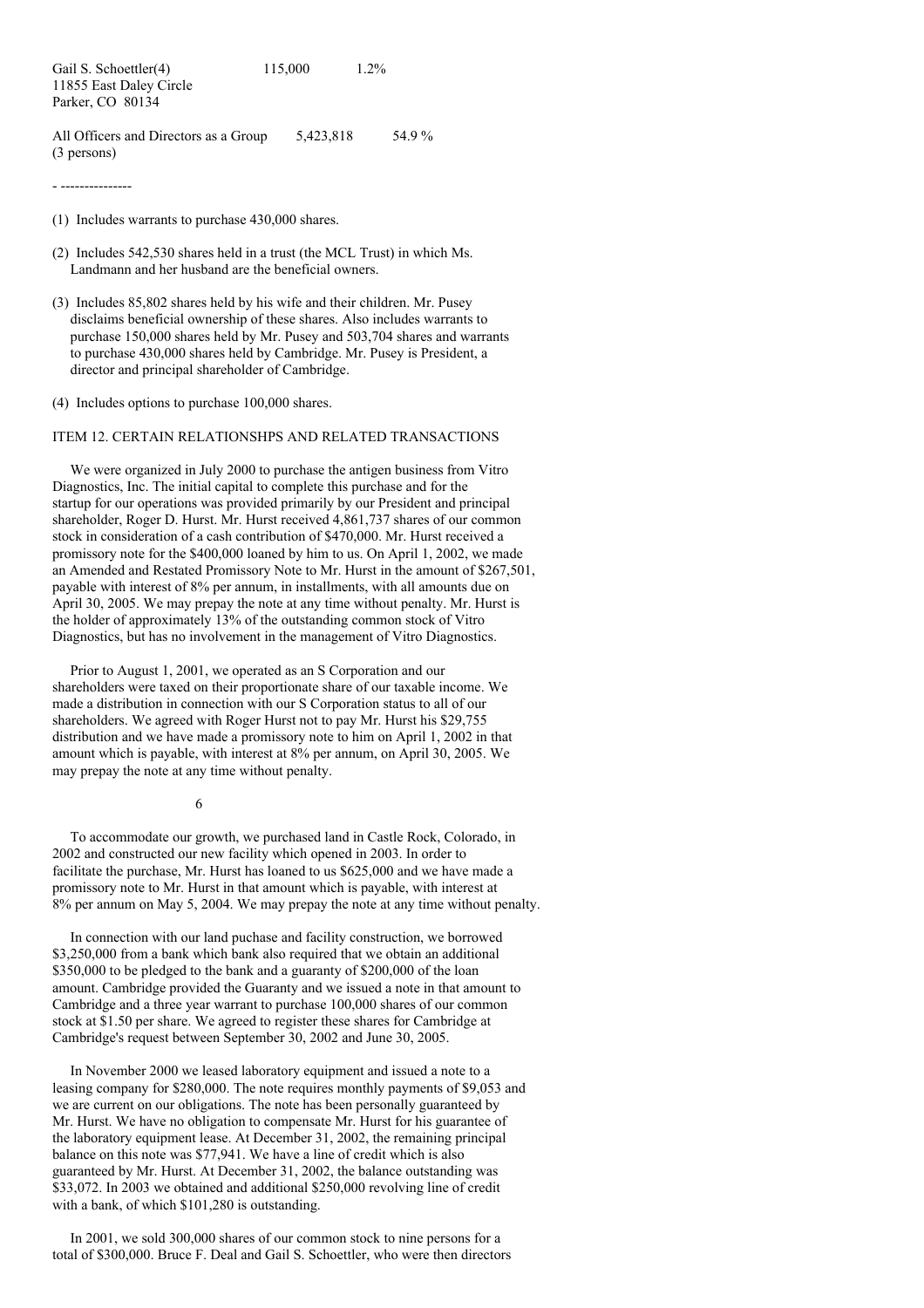of the Company and members of their immediate families, purchased an aggregate of 90,000 shares of the 300,000 shares in this offering on the same terms as other investors.

In connection with the 2001 private offering, we sent an investor rights declaration regarding piggyback registration and other rights to the purchasers. We also prematurely issued stock certificates to these purchasers prior to filing amended articles of incorporation with the Colorado Secretary of State to increase our authorized shares of common stock. We subsequently filed the amended articles. We also offered to rescind the purchases by refunding the purchase price plus 10% and requested return of the stock certificates and an Amended Investors Rights Declaration. Of the nine purchasers, one purchaser of 50,000 shares accepted the offer of rescission and we paid him \$55,000. All of the other purchasers entered into the Amended Investors Rights Declaration which clarifies that we will include their shares in any registration statement we file between September 30, 2002 and June 30, 2007. In March 2002, we resold the 50,000 shares from the rescinded purchaser to the wife and father-in-law of our director, Gregory Pusey, at \$1.25 per share, or a total of \$62,500.

We have issued to each of Mr. Deal and Ms. Schoettler options to purchase 100,000 shares of our common stock at \$1 per share for a five-year term. Mr. Deal resigned as a director in April 2002.

7

In December 2001, we entered into a Securities Purchase Agreement with Cambridge providing for the sale of 1,000,000 shares of common stock and warrants to purchase up to 830,000 shares of our common stock at \$1 per share. Cambridge paid to us \$300,000 in December 2001 and an additional \$300,000 in March 2001 upon completion of the audit of our financial statements which are included in this Prospectus. We issued to Cambridge 1,000,000 shares of common stock and to Cambridge and its designees 830,000 warrants. Of the 1,000,000 shares issued to Cambridge, 496,296 shares were subsequently distributed on a pro rata basis to the shareholders of Cambridge. At the initial closing of this transaction, Gregory Pusey, President and principal shareholder of Cambridge, became a member of our Board of Directors. Mr. Pusey was subsequently elected as our Secretary. Cambridge transferred 470,000 warrants to various persons, including Mr. Pusey who received 150,000 warrants. Mr. Pusey, and members of his family, will received 260,357 shares of our common stock in connection with the distribution of the Cambridge shares.

In connection with the Securities Purchase Agreement with Cambridge, we also entered into an Investor Rights Agreement, Consulting Agreement and Shareholders Agreement. Cambridge has certain registration rights in the Investor Rights Agreement as described in "Shares Eligible for Future Sales." In the Consulting Agreement, Cambridge agreed to provide assistance to us, including our efforts to become a publicly-held company and in marketing our products. Cambridge's consulting services consisted of assisting us in our efforts to become a publicly-held company, assistance with our efforts to create strategic alliances, and introductions to prospective market makers. We agreed to deliver to Cambridge the warrants described above that were provided for in the Securities Purchase Agreement with Cambridge. We also agreed to reimburse Cambridge for any reasonable and necessary expenses incurred, up to a maximum of \$100,000. The term of the agreement was to end on September 30, 2002. In March 2002, we confirmed with Cambridge that it had performed its duties under the Consulting Agreement.

Under the Shareholders Agreement, Mr. Hurst has agreed that, so long as Cambridge owns a minimum of 250,000 shares of our common stock, Mr. Hurst will vote all of his shares of our stock to elect Mr. Pusey to our Board until June 30, 2003. Mr. Hurst also agreed that if at any time through January 20, 2005, he sells 35% or more of the outstanding shares of our common stock, or more than 50% of our common stock owned by him if he owns less than 35% but more than 15% of the outstanding shares of our common stock, other than in a registered sale, he will afford Cambridge the opportunity to participate in such sale.

In March 2002, Mr. Hurst and other shareholders sold an aggregate of 728,245 shares of our common stock at \$1.25 per share for a total of \$910,306 in a private offering. Mr. Hurst sold 500,000 shares in this offering and received \$625,000. The other selling shareholders were Mark Colgin, Dianne Newmann and Kilan Roth, who each sold 57,061 shares, and Cathy Landmann and MCL Trust, a trust established by Ms. Landmann, who sold an aggregate of 57,061 shares.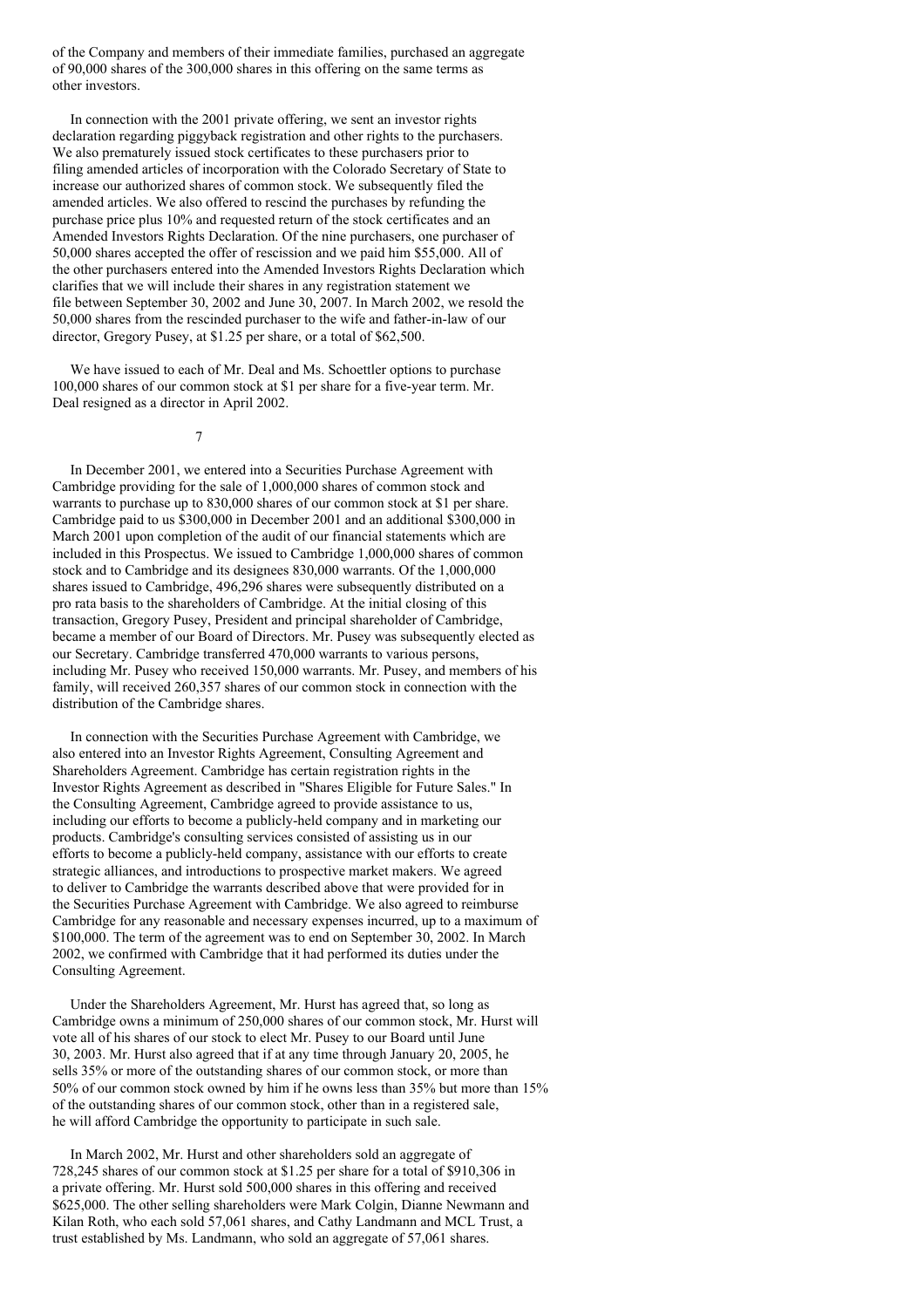# **CERTIFICATION**

I, Roger Hurst, certify that:

- 1) I have reviewed this annual report on Form 10-KSB/A of AspenBio, Inc.;
- 2) Based on my knowledge, this report does not contain any untrue statement of a material fact or omit to state a material fact necessary to make the statements made, in light of the circumstances under which such statements were made, not misleading with respect to the period covered by this report;
- 3) Based on my knowledge, the financial statements, and other financial information included in this report, fairly present in all material respects the financial condition, results of operations and cash flows of the registrant as of, and for, the periods presented in this report;
- 4) The registrant's other certifying officers and I are responsible for establishing and maintaining disclosure controls and procedures (as defined in Exchange Act Rules 13a-14 and 15d-14) for the registrant and have:
	- a) designed such disclosure controls and procedures to ensure that material information relating to the registrant, including its consolidated subsidiaries, is made known to us by others within those entities, particularly during the period in which this report is being prepared;
	- b) evaluated the effectiveness of the registrant's disclosure controls and procedures as of a date within 90 days prior to the filing date of this report (the "Evaluation Date"); and
	- c) presented in this report our conclusions about the effectiveness of the disclosure controls and procedures based on our evaluation as of the Evaluation Date;
- 5) The registrant's other certifying officers and I have disclosed, based on our most recent evaluation, to the registrant's auditors and the audit committee of registrant's board of directors (or persons performing the equivalent functions);
	- a) all significant deficiencies in the design or operation of internal controls which could adversely affect the registrant's ability to record, process, summarize and report financial data and have identified for the registrant's auditors any material weaknesses in internal controls; and
	- b) any fraud, whether or not material, that involves management or other employees who have a significant role in the registrant's internal controls; and

9

(6) The registrant's other certifying officers and I have indicated in this annual report whether or not there were significant changes in internal controls or in other factors that could significantly affect internal controls or in other factors that could significantly affect internal controls subsequent to the date of our most recent evaluation, including any corrective actions with regard to significant deficiencies and material weaknesses.

Dated: April 30, 2003 /s/ Roger D. Hurst -----------------------------------

Roger D. Hurst, Chief Executive Officer and Chief Financial Officer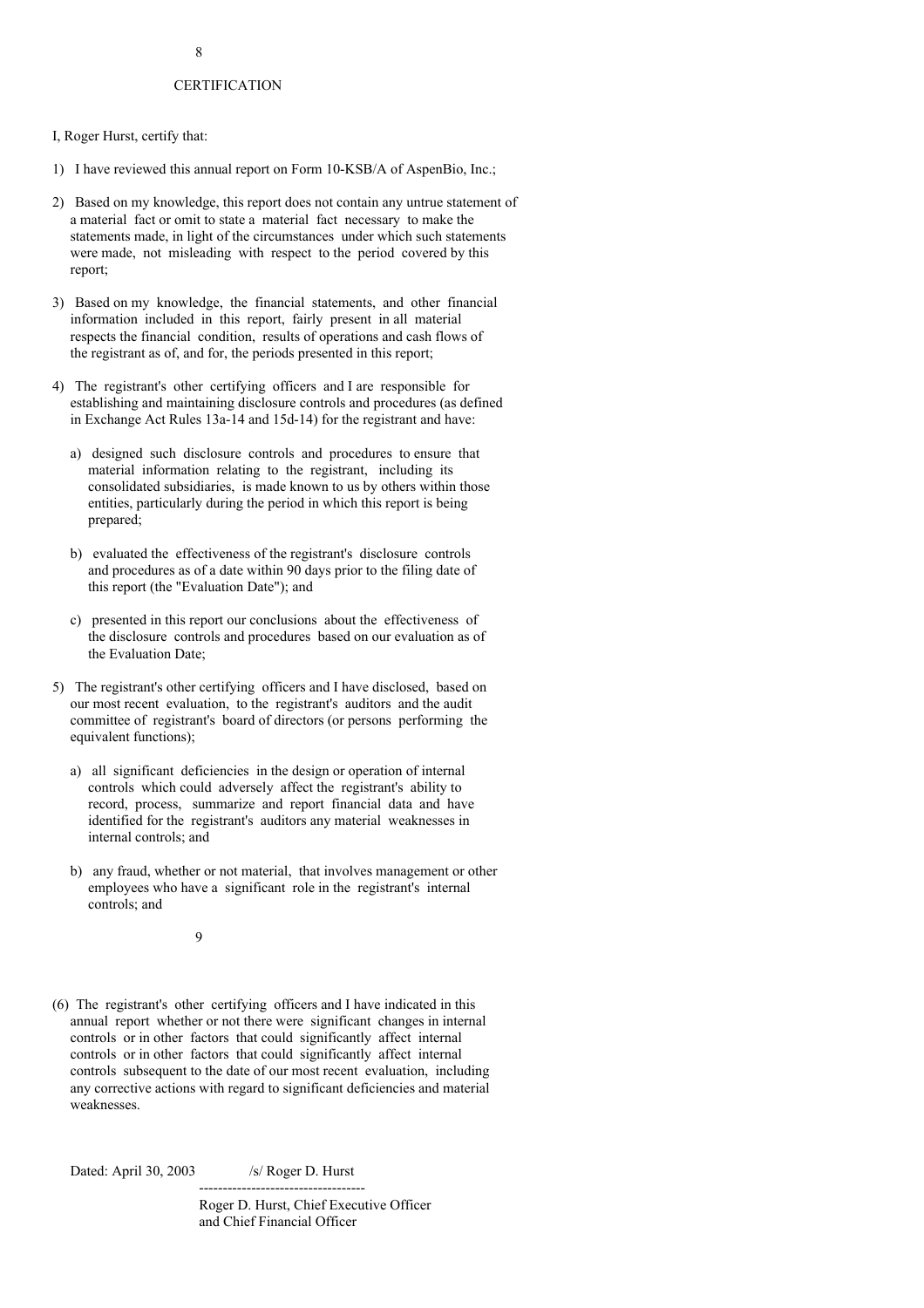\*\*\*\*\*

Exhibit 99.1, previously filed with the Report on Form 10-KSB for the year ended December 31, 2002 has been filed in an updated form with this Form 10-KSB/A.